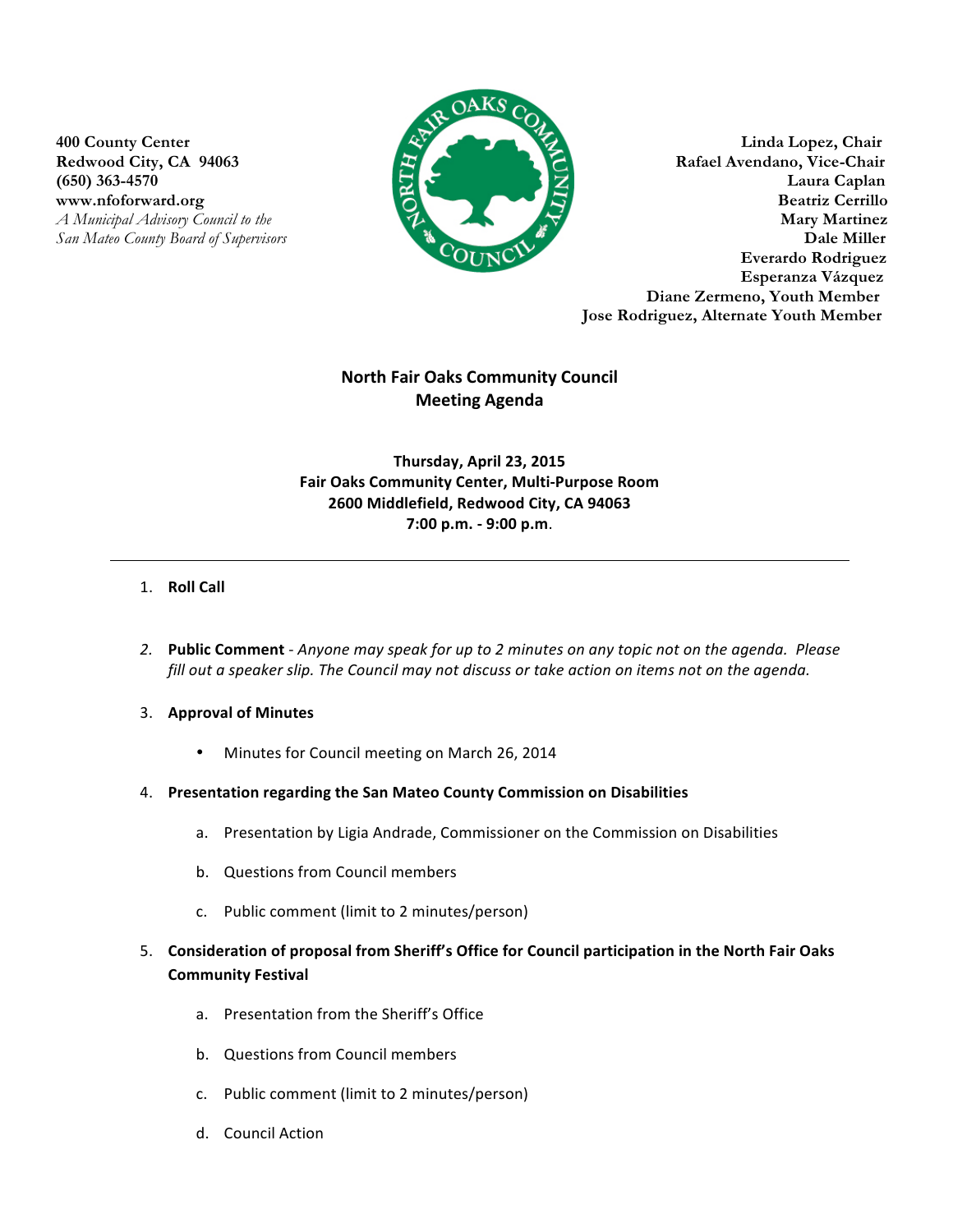- 6. Presentation regarding proposed charter school at 860 Charter Street. Proposal to (1) convert an existing 23,200 square foot industrial building to a public K-5 charter elementary school located on a parcel in the City of Redwood City and (2) to use the adjacent parking lot to support the school located on a parcel in the unincorporated North Fair Oaks area of the County of San Mateo. The project will require use permits from both Redwood City and San **Mateo County.**
	- a. Presentation by Rob Bartoli, Planning and Building
	- b. Questions from Council members
	- c. Public comment (limit to 2 minutes/person)
- 7. Recommendation regarding the Off Street Parking Exception requested for one new single car garage and one uncovered tandem parking space in the front setback, where two covered parking spaces are required, at 30 Columbia Street.
	- a. Presentation by Bryan Albini, Planning and Building
	- b. Questions from Council members
	- c. Public comment (limit to 2 minutes/person)
	- d. Council Action

## 8. **Recommendation regarding use of CSA-8 funds for Fiscal Year 2015-2017 budget allocation**

- a. Presentation from Peggy Jensen, Deputy County Manager
- b. Questions from Council members
- c. Public comment (limit to 2 minutes/person)
- d. Council Action

## **Reports to Council (60 mins)**

- 9. Supervisor's Report
- 10. Sheriff's Office
- 11. California Highway Patrol
- 12. NFO Forward Report
- 13. Council Member Reports